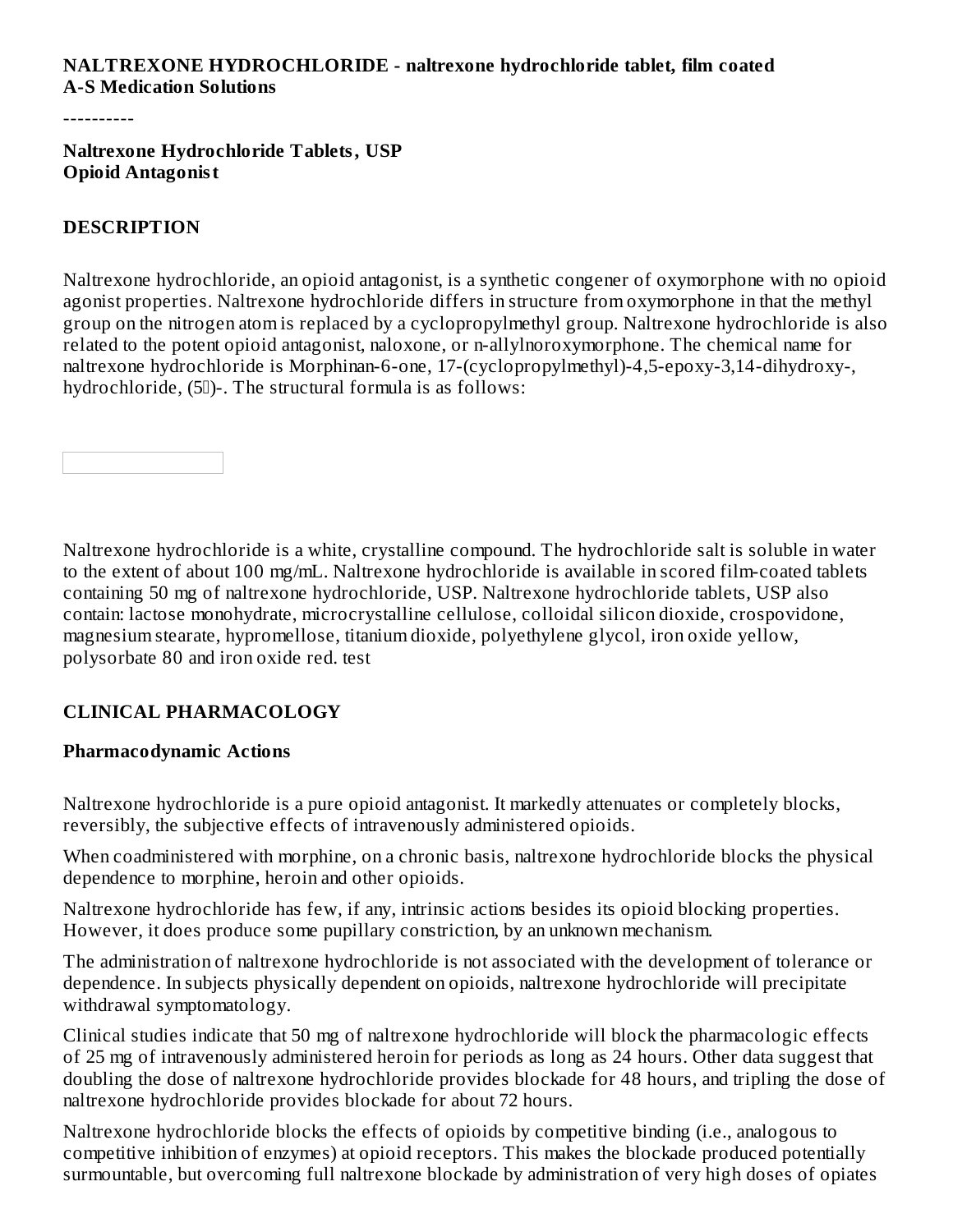has resulted in excessive symptoms of histamine release in experimental subjects.

The mechanism of action of naltrexone hydrochloride in alcoholism is not understood; however, involvement of the endogenous opioid system is suggested by preclinical data. Naltrexone hydrochloride, an opioid receptor antagonist, competitively binds to such receptors and may block the effects of endogenous opioids. Opioid antagonists have been shown to reduce alcohol consumption by animals, and naltrexone hydrochloride has been shown to reduce alcohol consumption in clinical studies.

Naltrexone hydrochloride is not aversive therapy and does not cause a disulfiram-like reaction either as a result of opiate use or ethanol ingestion.

### **Pharmacokinetics**

Naltrexone hydrochloride is a pure opioid receptor antagonist. Although well absorbed orally, naltrexone is subject to significant first pass metabolism with oral bioavailability estimates ranging from 5 to 40%. The activity of naltrexone is believed to be due to both parent and the 6-ß-naltrexol metabolite. Both parent drug and metabolites are excreted primarily by the kidney (53% to 79% of the dose), however, urinary excretion of unchanged naltrexone accounts for less than 2% of an oral dose and fecal excretion is a minor elimination pathway. The mean elimination half-life (T-1/2) values for naltrexone and 6-ß-naltrexol are 4 hours and 13 hours, respectively. Naltrexone and 6-ß-naltrexol are dose proportional in terms of AUC and  $\rm{C_{max}}$  over the range of 50 to 200 mg and do not accumulate after 100 mg daily doses.

### Absorption:

Following oral administration, naltrexone undergoes rapid and nearly complete absorption with approximately 96% of the dose absorbed from the gastrointestinal tract. Peak plasma levels of both naltrexone and 6-ß-naltrexol occur within one hour of dosing.

### Distribution:

The volume of distribution for naltrexone following intravenous administration is estimated to be 1350 liters. In vitro tests with human plasma show naltrexone to be 21% bound to plasma proteins over the therapeutic dose range.

### Metabolism:

The systemic clearance (after intravenous administration) of naltrexone is  $\sim 3.5$  L/min, which exceeds liver blood flow ( $\sim 1.2$  L/min). This suggests both that naltrexone is a highly extracted drug ( $>98\%$ ) metabolized) and that extrahepatic sites of drug metabolism exist. The major metabolite of naltrexone is 6-ß-naltrexol. Two other minor metabolites are 2-hydroxy-3-methoxy-6-ß-naltrexol and 2-hydroxy-3 methyl-naltrexone. Naltrexone and its metabolites are also conjugated to form additional metabolic products.

### Elimination:

The renal clearance for naltrexone ranges from 30 to 127 mL/min and suggests that renal elimination is primarily by glomerular filtration. In comparison the renal clearance for 6-ß-naltrexol ranges from 230 to 369 mL/min, suggesting an additional renal tubular secretory mechanism. The urinary excretion of unchanged naltrexone accounts for less than 2% of an oral dose; urinary excretion of unchanged and conjugated 6-ß-naltrexol accounts for 43% of an oral dose. The pharmacokinetic profile of naltrexone suggests that naltrexone and its metabolites may undergo enterohepatic recycling.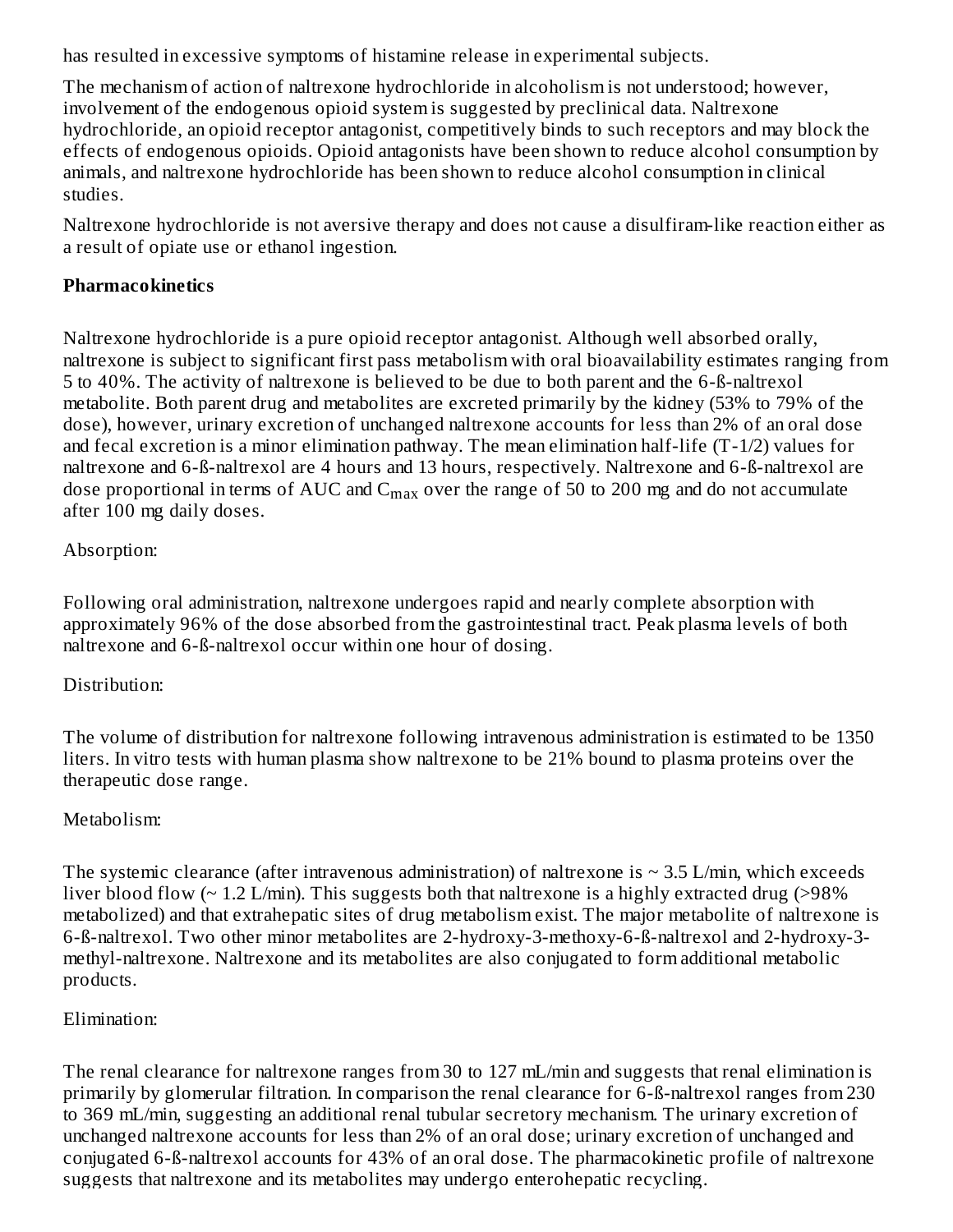### Hepatic and Renal Impairment:

Naltrexone appears to have extra-hepatic sites of drug metabolism and its major metabolite undergoes active tubular secretion (see Metabolism above). Adequate studies of naltrexone in patients with severe hepatic or renal impairment have not been conducted (see PRECAUTIONS: Special Risk Patients).

suggests that naltrexone and its metabolites may undergo enterohepatic recycling.

### **Clinical Trials**

Alcoholism:

The efficacy of naltrexone hydrochloride as an aid to the treatment of alcoholism was tested in placebo-controlled, outpatient, double blind trials. These studies used a dose of naltrexone hydrochloride 50 mg once daily for 12 weeks as an adjunct to social and psychotherapeutic methods when given under conditions that enhanced patient compliance. Patients with psychosis, dementia, and secondary psychiatric diagnoses were excluded from these studies.

In one of these studies, 104 alcohol-dependent patients were randomized to receive either naltrexone hydrochloride 50 mg once daily or placebo. In this study, naltrexone

hydrochloride proved superior to placebo in measures of drinking including abstention rates (51% vs. 23%), number of drinking days, and relapse (31% vs. 60%). In a second study with 82 alcohol-dependent patients, the group of patients receiving naltrexone hydrochloride were shown to have lower relapse rates (21% vs. 41%), less alcohol craving, and fewer drinking days compared with patients who received placebo, but these results depended on the specific analysis used.

The clinical use of naltrexone hydrochloride as adjunctive pharmacotherapy for the treatment of alcoholism was also evaluated in a multicenter safety study. This study of 865 individuals with alcoholism included patients with comorbid psychiatric conditions, concomitant medications, polysubstance abuse and HIV disease. Results of this study demonstrated that the side effect profile of naltrexone hydrochloride appears to be similar in both alcoholic and opioid dependent populations, and that serious side effects are uncommon.

In the clinical studies, treatment with naltrexone hydrochloride supported abstinence, prevented relapse and decreased alcohol consumption. In the uncontrolled study, the patterns of abstinence and relapse were similar to those observed in the controlled studies. Naltrexone hydrochloride was not uniformly helpful to all patients, and the expected effect of the drug is a modest improvement in the outcome of conventional treatment.

Treatment of Opioid Addiction:

Naltrexone hydrochloride has been shown to produce complete blockade of the euphoric effects of opioids in both volunteer and addict populations. When administered by means that enforce compliance, it will produce an effective opioid blockade, but has not been shown to affect the use of cocaine or other non-opioid drugs of abuse.

There are no data that demonstrate an unequivocally beneficial effect of naltrexone hydrochloride on rates of recidivism among detoxified, formerly opioid-dependent individuals who self-administer the drug. The failure of the drug in this setting appears to be due to poor medication compliance.

The drug is reported to be of greatest use in good prognosis opioid addicts who take the drug as part of a comprehensive occupational rehabilitative program, behavioral contract, or other complianceenhancing protocol. Naltrexone hydrochloride, unlike methadone or LAAM (levo-alpha-acetylmethadol), does not reinforce medication compliance and is expected to have a therapeutic effect only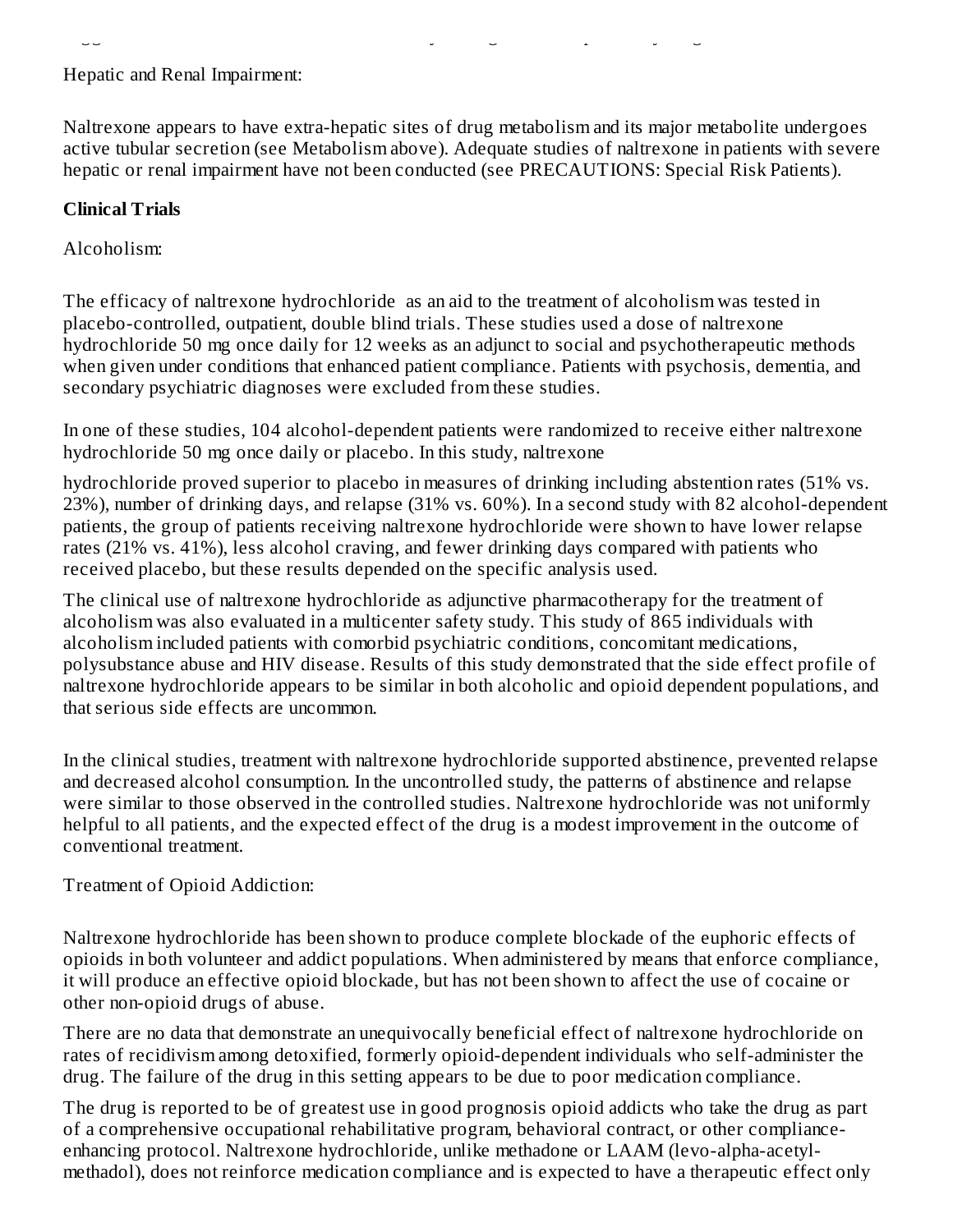when given under external conditions that support continued use of the medication.

### **INDICATIONS AND USAGE**

Naltrexone hydrochloride tablets are indicated in the treatment of alcohol dependence and for the blockade of the effects of exogenously administered opioids.

Naltrexone hydrochloride has not been shown to provide any therapeutic benefit except as part of an appropriate plan of management for the addictions.

### **CONTRAINDICATIONS**

Naltrexone hydrochloride is contraindicated in:

- 1. Patients receiving opioid analgesics.
- 2. Patients currently dependent on opioids, including those currently maintained on opiate agonists [e.g., methadone) or partial agonists (e.g., buprenorphine).
- 3. Patients in acute opioid withdrawal (see WARNINGS).
- 4. Any individual who has failed the naloxone challenge test or who has a positive urine screen for opioids.
- 5. Any individual with a history of sensitivity to naltrexone hydrochloride or any other components of this product. It is not known if there is any cross-sensitivity with naloxone or the phenanthrene containing opioids.

### **WARNINGS**

### **Vulnerability to Opioid Overdos e**

After opioid detoxification, patients are likely to have reduced tolerance to opioids. As the blockade of exogenous opioids provided by naltrexone hydrochloride wanes and eventually dissipates completely, patients who have been treated with naltrexone hydrochloride may respond to lower doses of opioids than previously used, just as they would shortly after completing detoxification.

This could result in potentially life-threatening opioid intoxication (respiratory compromise or arrest, circulatory collapse, etc.) if the patient uses previously tolerated doses of opioids. Cases of opioid overdose with fatal outcomes have been reported in patients after discontinuing treatment.

Patients should be alerted that they may be more sensitive to opioids, even at lower doses, after naltrexone hydrochloride treatment is discontinued. It is important that patients inform family members, and the people closest to the patient of this increased sensitivity to opioids and the risk of overdose (see PRECAUTIONS, Information for Patients).

There is also the possibility that a patient who is treated with naltrexone hydrochloride could overcome the opioid blockade effect of naltrexone hydrochloride. Although naltrexone hydrochloride is a potent antagonist, the blockade produced by naltrexone hydrochloride is surmountable. The plasma concentration of exogenous opioids attained immediately following their acute administration may be sufficient to overcome the competitive receptor blockade. This poses a potential risk to individuals who attempt, on their own, to overcome the blockade by administering large amounts of exogenous opioids. Any attempt by a patient to overcome the antagonism by taking opioids is especially dangerous and may lead to life-threatening opioid intoxication or fatal overdose. Patients should be told of the serious consequences of trying to overcome the opioid blockade (see PRECAUTIONS, Information for Patients).

### **Precipitated Opioid Withdrawal**

The symptoms of spontaneous opioid withdrawal (which are associated with the discontinuation of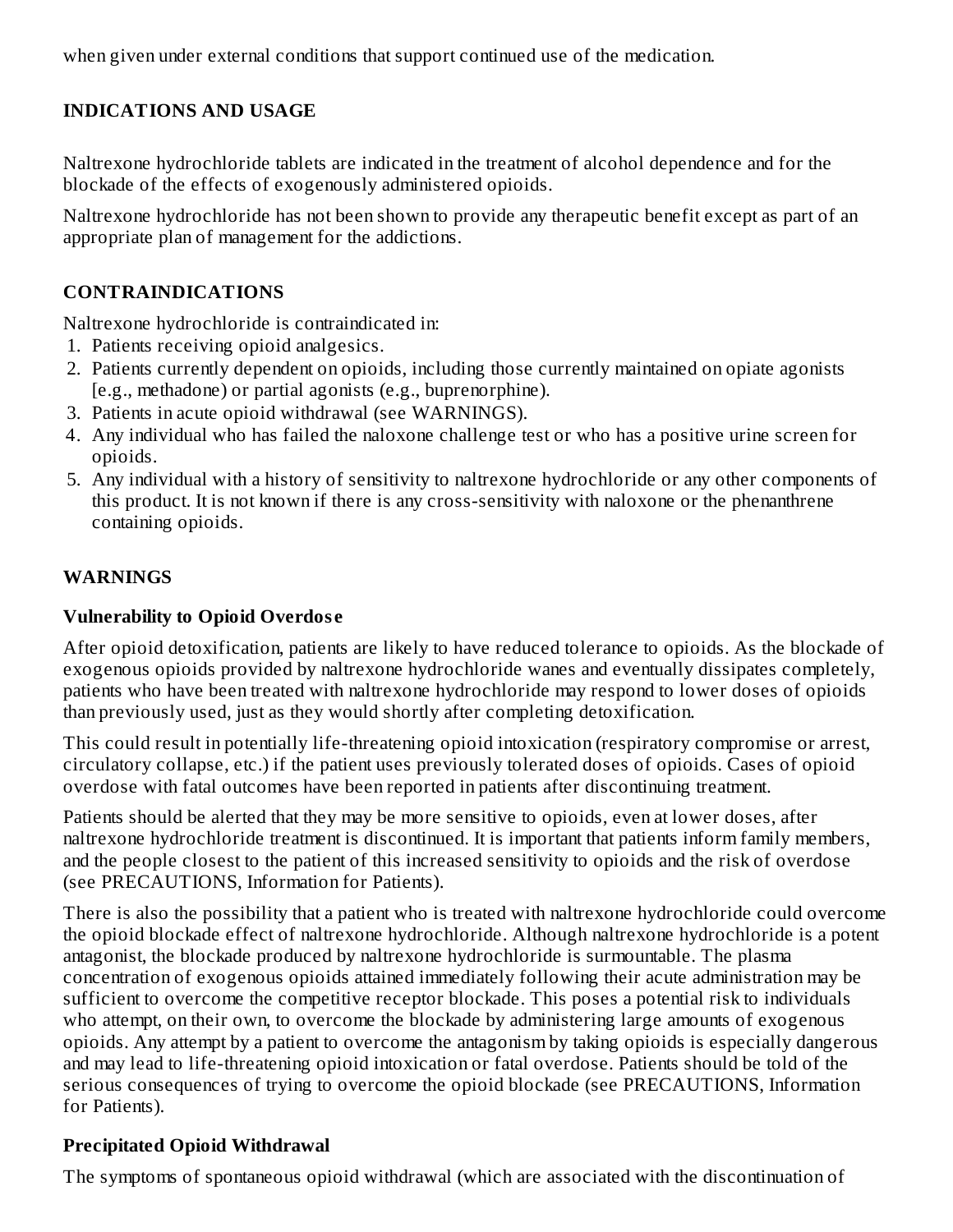opioid in a dependent individual) are uncomfortable, but they are not generally believed to be severe or necessitate hospitalization. However, when withdrawal is precipitated abruptly by the administration of an opioid antagonist to an opioid-dependent patient, the resulting withdrawal syndrome can be severe enough to require hospitalization. Symptoms of withdrawal have usually appeared within five minutes of ingestion of naltrexone hydrochloride and have lasted for up to 48 hours. Mental status changes including confusion, somnolence and visual hallucinations have occurred. Significant fluid losses from vomiting and diarrhea have required intravenous fluid administration. Review of postmarketing cases of precipitated opioid withdrawal in association with naltrexone treatment has identified cases with symptoms of withdrawal severe enough to require hospital admission, and in some cases, management in the intensive care unit.

To prevent occurrence of precipitated withdrawal in patients dependent on opioids, or exacerbation of a preexisting subclinical withdrawal syndrome, opioid-dependent patients, including those being treated for alcohol dependence, should be opioid-free (including tramadol) before starting naltrexone hydrochloride treatment. An opioid-free interval of a minimum of 7 to 10 days is recommended for patients previously dependent on short-acting opioids. Patients transitioning from buprenorphine or methadone may be vulnerable to precipitation of withdrawal symptoms for as long as two weeks.

If a more rapid transition from agonist to antagonist therapy is deemed necessary and appropriate by the healthcare provider, monitor the patient closely in an appropriate medical setting where precipitated withdrawal can be managed.

In every case, healthcare providers should always be prepared to manage withdrawal symptomatically with non-opioid medications because there is no completely reliable method for determining whether a patient has had an adequate opioid-free period. A naloxone challenge test may be helpful; however, a few case reports have indicated that patients may experience precipitated withdrawal despite having a negative urine toxicology screen or tolerating a naloxone challenge test (usually in the setting of transitioning from buprenorphine treatment). Patients should be made aware of the risks associated with precipitated withdrawal and encouraged to give an accurate account of last opioid use. Patients treated for alcohol dependence with naltrexone hydrochloride should also be assessed for underlying opioid dependence and for any recent use of opioids prior to initiation of treatment with naltrexone hydrochloride. Precipitated opioid withdrawal has been observed in alcohol-dependent patients in circumstances where the prescriber had been unaware of the additional use of opioids or codependence on opioids.

### **Hepatotoxicity**

Cases of hepatitis and clinically significant liver dysfunction were observed in association with naltrexone hydrochloride exposure during the clinical development program and in the postmarketing period. Transient, asymptomatic hepatic transaminase elevations were also observed in the clinical trials and postmarketing period. When patients presented with elevated transaminases, there were often other potential causative or contributory etiologies identified, including preexisting alcoholic liver disease, hepatitis B and/or C infection, and concomitant usage of other potentially hepatotoxic drugs. Although clinically significant liver dysfunction is not typically recognized as a manifestation of opioid withdrawal, opioid withdrawal that is precipitated abruptly may lead to systemic sequelae, including acute liver injury. Patients should be warned of the risk of hepatic injury and advised to seek medical attention if they experience symptoms of acute hepatitis. Use of naltrexone hydrochloride should be discontinued in the event of symptoms and/or signs of acute hepatitis. Depression and Suicidality Depression, suicide, attempted suicide and suicidal ideation have been reported in the postmarketing experience with naltrexone hydrochloride used in the treatment of opioid dependence. No causal relationship has been demonstrated. In the literature, endogenous opioids have been theorized to contribute to a variety of conditions. Alcohol-and opioid-dependent patients, including those taking naltrexone hydrochloride, should be monitored for the development of depression or suicidal thinking. Families and caregivers of patients being treated with naltrexone hydrochloride should be alerted to the need to monitor patients for the emergence of symptoms of depression or suicidality, and to report such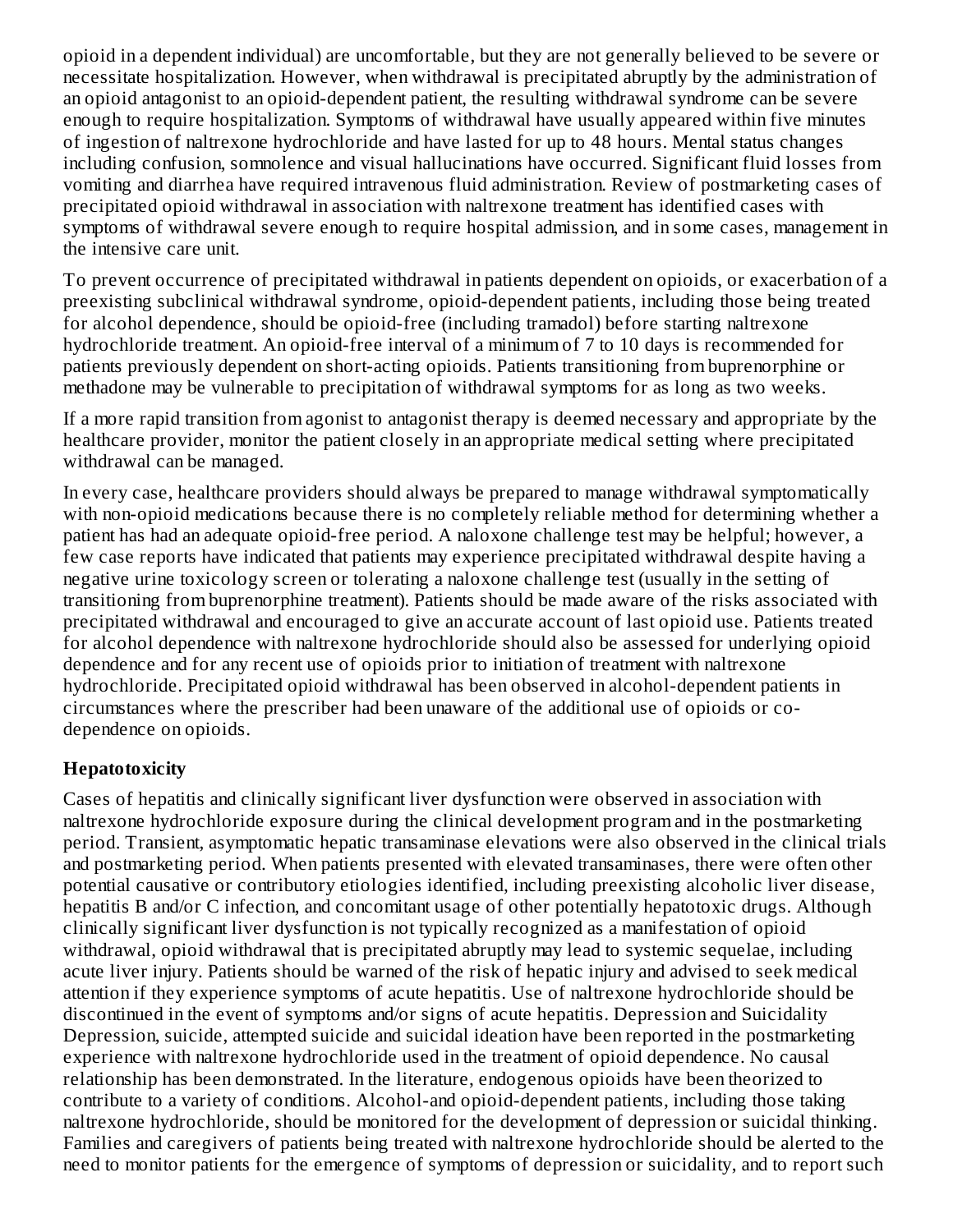symptoms to the patient's healthcare provider.

### **Ultra Rapid Opioid Withdrawal:**

Safe use of naltrexone hydrochloride in ultra rapid opiate detoxification programs has not been established (see ADVERSE REACTIONS).

## **PRECAUTIONS**

### **General**

*When Reversal of Naltrexone Hydrochloride Blockade is Required for Pain Management:* In an emergency situation in patients receiving fully blocking doses of naltrexone hydrochloride, a suggested plan of management is regional analgesia, conscious sedation with a benzodiazepine, use of non-opioid analgesics or general anesthesia.

In a situation requiring opioid analgesia, the amount of opioid required may be greater than usual, and the resulting respiratory depression may be deeper and more prolonged.

A rapidly acting opioid analgesic which minimizes the duration of respiratory depression is preferred. The amount of analgesic administered should be titrated to the needs of the patient. Non-receptor mediated actions may occur and should be expected (e.g., facial swelling, itching, generalized erythema, or bronchoconstriction) presumably due to histamine release.

Irrespective of the drug chosen to reverse naltrexone hydrochloride blockade, the patient should be monitored closely by appropriately trained personnel in a setting equipped and staffed for cardiopulmonary resuscitation.

### **Special Risk Patients**

*Renal Impairment:* Naltrexone hydrochloride and its primary metabolite are excreted primarily in the urine, and caution is recommended in administering the drug to patients with renal impairment.

*Hepatic Impairment:* An increase in naltrexone AUC of approximately 5-and 10-fold in patients with compensated and decompensated liver cirrhosis, respectively, compared with subjects with normal liver function has been reported. These data also suggest that alterations in naltrexone bioavailability are related to liver disease severity.

### **Information for Patients**

It is recommended that the prescribing physician relate the following information to patients being treated with naltrexone hydrochloride:

You have been prescribed naltrexone hydrochloride tablets as part of the comprehensive treatment for your alcoholism or drug dependence. You should carry identification to alert medical personnel to the fact that you are taking naltrexone hydrochloride. A naltrexone hydrochloride medication card may be obtained from your physician and can be used for this purpose. Carrying the identification card should help to ensure that you can obtain adequate treatment in an emergency. If you require medical treatment, be sure to tell the treating physician that you are receiving naltrexone hydrochloride therapy. You should take naltrexone hydrochloride as directed by your physician.

- Advise patients that if they previously used opioids, they may be more sensitive to lower doses of opioids and at risk of accidental overdose should they use opioids after naltrexone hydrochloride treatment is discontinued or temporarily interrupted. It is important that patients inform family members and the people closest to the patient of this increased sensitivity to opioids and the risk of overdose.
- Advise patients that because naltrexone hydrochloride can block the effects of opioids, patients will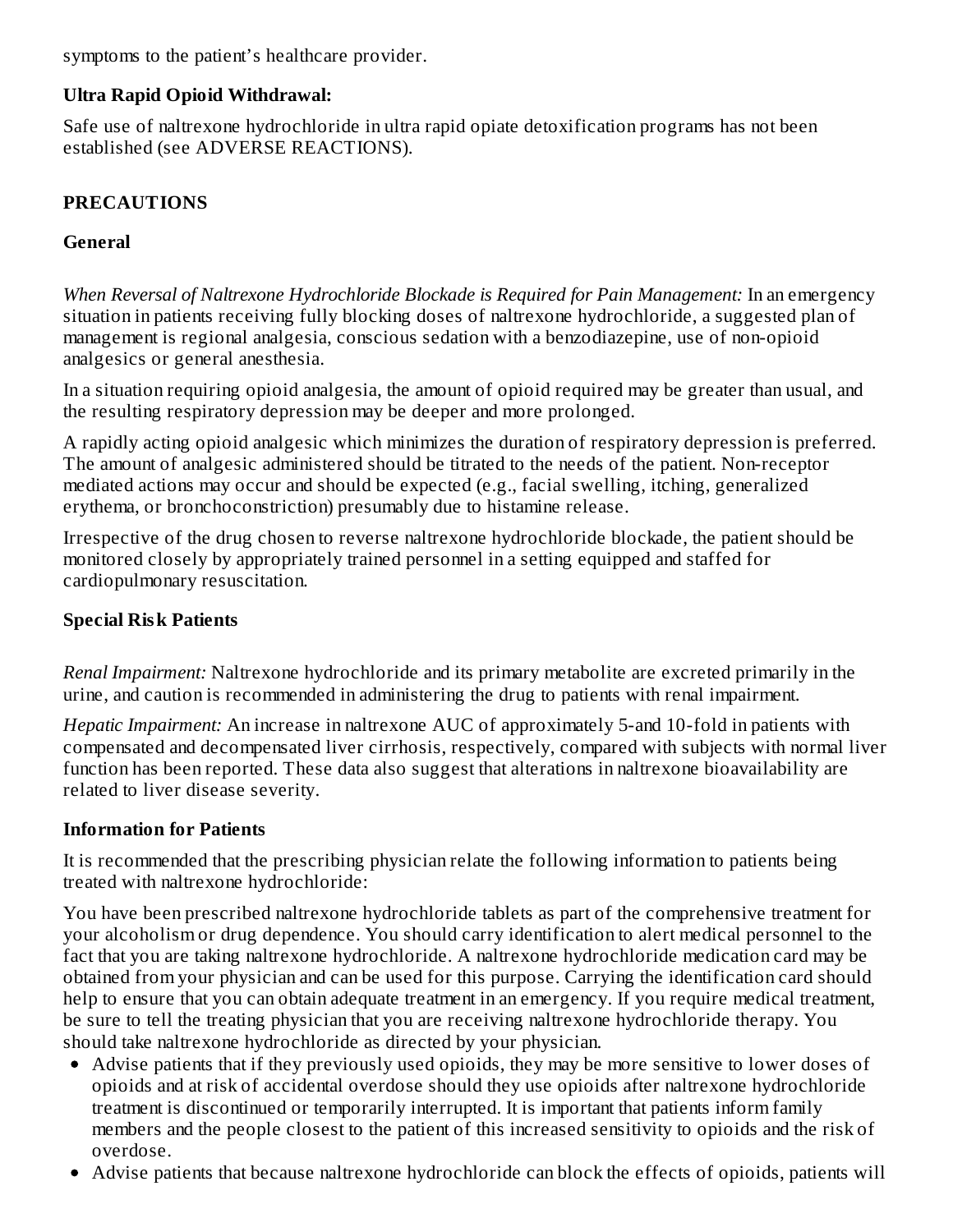not perceive any effect if they attempt to self-administer heroin or any other opioid drug in small doses while on naltrexone hydrochloride tablets. Further, emphasize that administration of large doses of heroin or any other opioid to try to bypass the blockade and get high while on naltrexone hydrochloride may lead to serious injury, coma, or death.

- Patients on naltrexone hydrochloride tablets may not experience the expected effects from opioidcontaining analgesic, antidiarrheal, or antitussive medications.
- Patients should be off all opioids, including opioid-containing medicines, for a minimum of 7 to 10 days before starting naltrexone hydrochloride tablets in order to avoid precipitation of opioid withdrawal. Patients transitioning from buprenorphine or methadone may be vulnerable to precipitation of withdrawal symptoms for as long as two weeks. Ensure that patients understand that withdrawal precipitated by administration of an opioid antagonist may be severe enough to require hospitalization if they have not been opioid-free for an adequate period of time, and is different from the experience of spontaneous withdrawal that occurs with discontinuation of opioid in a dependent individual. Advise patients that they should not take naltrexone hydrochloride tablets if they have any symptoms of opioid withdrawal. Advise all patients, including those with alcohol dependence, that it is imperative to notify healthcare providers of any recent use of opioids or any history of opioid dependence before starting naltrexone hydrochloride to avoid precipitation of opioid withdrawal.
- Advise patients that naltrexone hydrochloride tablets may cause liver injury. Patients should immediately notify their physician if they develop symptoms and/or signs of liver disease.
- Advise patients that they may experience depression while taking naltrexone hydrochloride tablets. It is important that patients inform family members and the people closest to the patient that they are taking naltrexone hydrochloride and that they should call a doctor right away should they become depressed or experience symptoms of depression.
- Advise patients that naltrexone hydrochloride has been shown to be effective only when used as part of a treatment program that includes counseling and support.
- Advise patients that dizziness may occur with naltrexone hydrochloride treatment, and they should avoid driving or operating heavy machinery until they have determined how naltrexone hydrochloride affects them.
- Advise patients to notify their physician if they:
	- become pregnant or intend to become pregnant during treatment with naltrexone hydrochloride.
	- are breast-feeding.
	- experience other unusual or significant side effects while on naltrexone hydrochloride therapy.

## **Laboratory Tests**

Naltrexone hydrochloride does not interfere with thin-layer, gas-liquid, and high pressure liquid chromatographic methods which may be used for the separation and detection of morphine, methadone or quinine in the urine. Naltrexone hydrochloride may or may not interfere with enzymatic methods for the detection of opioids depending on the specificity of the test. Please consult the test manufacturer for specific details.

## **Drug Interactions**

Studies to evaluate possible interactions between naltrexone hydrochloride and drugs other than opiates have not been performed. Consequently, caution is advised if the concomitant administration of naltrexone hydrochloride and other drugs is required.

The safety and efficacy of concomitant use of naltrexone hydrochloride and disulfiram is unknown, and the concomitant use of two potentially hepatotoxic medications is not ordinarily recommended unless the probable benefits outweigh the known risks.

Lethargy and somnolence have been reported following doses of naltrexone hydrochloride and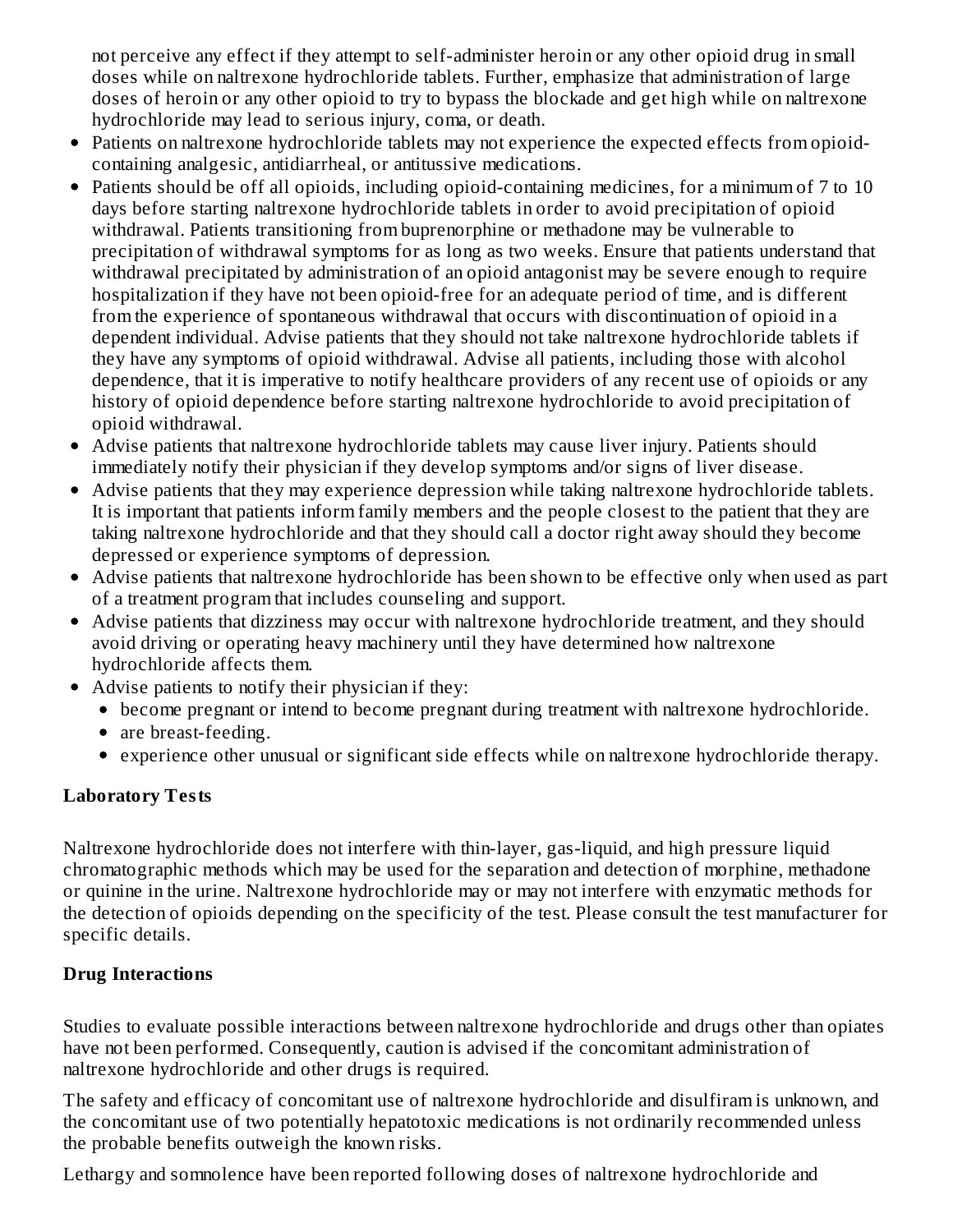### thioridazine.

Patients taking naltrexone hydrochloride may not benefit from opioid containing medicines, such as cough and cold preparations, antidiarrheal preparations, and opioid analgesics. In an emergency situation when opioid analgesia must be administered to a patient receiving naltrexone hydrochloride, the amount of opioid required may be greater than usual, and the resulting respiratory depression may be deeper and more prolonged (see PRECAUTIONS).

### **Carcinogenesis, Mutagenesis and Impairment of Fertility**

The following statements are based on the results of experiments in mice and rats. The potential carcinogenic, mutagenic and fertility effects of the metabolite 6-β-naltrexol are unknown.

In a two-year carcinogenicity study in rats, there were small increases in the numbers of testicular mesotheliomas in males and tumors of vascular origin in males and females. The incidence of mesothelioma in males given naltrexone at a dietary dose of 100 mg/kg/day (600 mg/m<sup>2</sup>/day; 16 times the recommended therapeutic dose, based on body surface area) was 6%, compared with a maximum historical incidence of 4%. The incidence of vascular tumors in males and females given dietary doses of 100 mg/kg/day (600 mg/m<sup>2</sup>/day) was 4% but only the incidence in females was increased compared with a maximum historical control incidence of 2%. There was no evidence of carcinogenicity in a twoyear dietary study with naltrexone in male and female mice.

There was limited evidence of a weak genotoxic effect of naltrexone in one gene mutation assay in a mammalian cell line, in the *Drosophila* recessive lethal assay, and in non-specific DNA repair tests with *E. coli*. However, no evidence of genotoxic potential was observed in a range of other *in vitro* tests, including assays for gene mutation in bacteria, yeast, or in a second mammalian cell line, a chromosomal aberration assay, and an assay for DNA damage in human cells. Naltrexone did not exhibit clastogenicity in an *in vivo* mouse micronucleus assay.

Naltrexone (100 mg/kg/day [600 mg/m<sup>2</sup>/day] PO; 16 times the recommended therapeutic dose, based on body surface area) caused a significant increase in pseudopregnancy in the rat. A decrease in the pregnancy rate of mated female rats also occurred. There was no effect on male fertility at this dose level. The relevance of these observations to human fertility is not known.

## **Pregnancy**

*Teratogenic Effects: Pregnancy Category C:* Naltrexone has been shown to increase the incidence of early fetal loss when given to rats at doses  $\geq 30$  mg/kg/day (180 mg/m<sup>2</sup>/day; 5 times the recommended therapeutic dose, based on body surface area) and to rabbits at oral doses  $\geq 60$  mg/kg/day (720  $mg/m<sup>2</sup>/day$ ; 18 times the recommended therapeutic dose, based on body surface area). There was no evidence of teratogenicity when naltrexone was administered orally to rats and rabbits during the period of major organogenesis at doses up to 200 mg/kg/day (32 and 65 times the recommended therapeutic dose, respectively, based on body surface area).

Rats do not form appreciable quantities of the major human metabolites, 6-β-naltrexol; therefore, the potential reproductive toxicity of the metabolite in rats is not known.

There are no adequate and well-controlled studies in pregnant women. Naltrexone hydrochloride should be used during pregnancy only if the potential benefit justifies the potential risk to the fetus.

## **Labor and Delivery**

Whether or not naltrexone hydrochloride affects the duration of labor and delivery is unknown.

## **Nursing Mothers**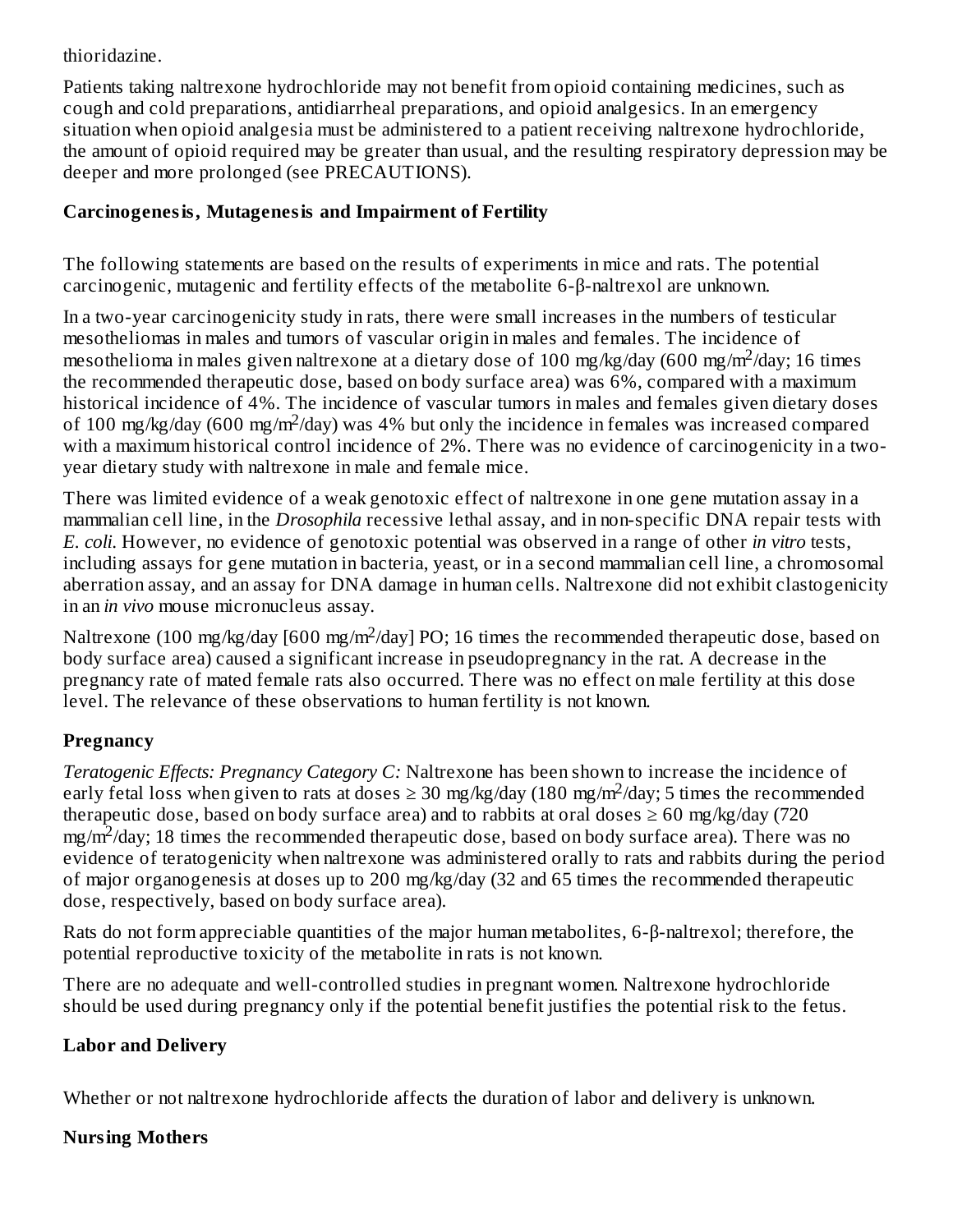In animal studies, naltrexone and 6-β-naltrexol were excreted in the milk of lactating rats dosed orally with naltrexone. Whether or not naltrexone hydrochloride is excreted in human milk is unknown. Because many drugs are excreted in human milk, caution should be exercised when naltrexone hydrochloride is administered to a nursing woman.

### **Pediatric Us e**

The safe use of naltrexone hydrochloride in pediatric patients younger than 18 years old has not been established.

## **ADVERSE REACTIONS**

During two randomized, double-blind, placebo-controlled 12 week trials to evaluate the efficacy of naltrexone hydrochloride as an adjunctive treatment of alcohol dependence, most patients tolerated naltrexone hydrochloride well. In these studies, a total of 93 patients received naltrexone hydrochloride at a dose of 50 mg once daily. Five of these patients discontinued naltrexone hydrochloride because of nausea. No serious adverse events were reported during these two trials.

While extensive clinical studies evaluating the use of naltrexone hydrochloride in detoxified, formerly opioid-dependent individuals failed to identify any single, serious untoward risk of naltrexone hydrochloride use, placebo-controlled studies employing up to fivefold higher doses of naltrexone hydrochloride (up to 300 mg per day) than that recommended for use in opiate receptor blockade have shown that naltrexone hydrochloride causes hepatocellular injury in a substantial proportion of patients exposed at higher doses (see WARNINGS and PRECAUTIONS: Laboratory Tests).

Aside from this finding, and the risk of precipitated opioid withdrawal, available evidence does not incriminate naltrexone hydrochloride, used at any dose, as a cause of any other serious adverse reaction for the patient who is "opioid-free." It is critical to recognize that naltrexone hydrochloride can precipitate or exacerbate abstinence signs and symptoms in any individual who is not completely free of exogenous opioids.

Patients with addictive disorders, especially opioid addiction, are at risk for multiple numerous adverse events and abnormal laboratory findings, including liver function abnormalities. Data from both controlled and observational studies suggest that these abnormalities, other than the dose-related hepatotoxicity described above, are not related to the use of naltrexone hydrochloride.

Among opioid-free individuals, naltrexone hydrochloride administration at the recommended dose has not been associated with a predictable profile of serious adverse or untoward events. However, as mentioned above, among individuals using opioids, naltrexone hydrochloride may cause serious withdrawal reactions (see CONTRAINDICATIONS, WARNINGS, DOSAGE AND ADMINISTRATION).

## **Reported Advers e Events**

Naltrexone hydrochloride has not been shown to cause significant increases in complaints in placebocontrolled trials in patients known to be free of opioids for more than 7 to 10 days. Studies in alcoholic populations and in volunteers in clinical pharmacology studies have suggested that a small fraction of patients may experience an opioid withdrawal-like symptom complex consisting of tearfulness, mild nausea, abdominal cramps, restlessness, bone or joint pain, myalgia, and nasal symptoms. This may represent the unmasking of occult opioid use, or it may represent symptoms attributable to naltrexone. A number of alternative dosing patterns have been recommended to try to reduce the frequency of these complaints.

# **Alcoholism**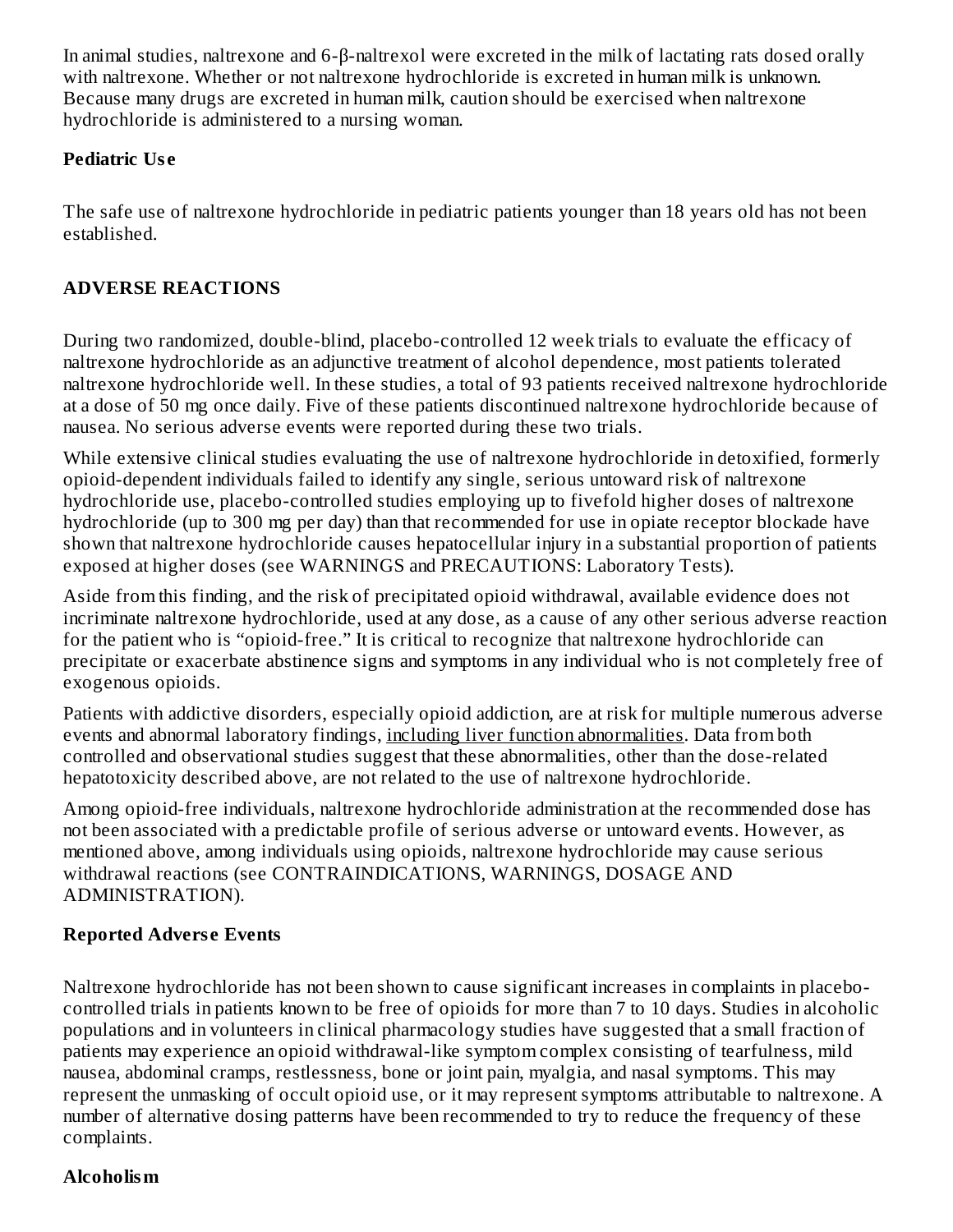In an open label safety study with approximately 570 individuals with alcoholism receiving naltrexone hydrochloride, the following new-onset adverse reactions occurred in 2% or more of the patients: nausea (10%), headache (7%), dizziness (4%), nervousness (4%), fatigue (4%), insomnia (3%), vomiting (3%), anxiety (2%) and somnolence (2%).

Depression, suicidal ideation, and suicidal attempts have been reported in all groups when comparing naltrexone, placebo, or controls undergoing treatment for alcoholism.

|                          | <b>RATE RANGES OF NEW ONSET EVENTS</b> |            |  |
|--------------------------|----------------------------------------|------------|--|
|                          | Naltrexone                             | Placebo    |  |
| Depression               | 0 to $15%$                             | 0 to 17%   |  |
| Suicide Attempt/Ideation | 0 to $1\%$                             | 0 to $3\%$ |  |

Although no causal relationship with naltrexone hydrochloride is suspected, physicians should be aware that treatment with naltrexone hydrochloride does not reduce the risk of suicide in these patients (see PRECAUTIONS).

### **Opioid Addiction**

The following adverse reactions have been reported both at baseline and during the naltrexone hydrochloride clinical trials in opioid addiction at an incidence rate of more than 10%:

Difficulty sleeping, anxiety, nervousness, abdominal pain/cramps, nausea and/or vomiting, low energy, joint and muscle pain, and headache.

The incidence was less than 10% for:

Loss of appetite, diarrhea, constipation, increased thirst, increased energy, feeling down, irritability, dizziness, skin rash, delayed ejaculation, decreased potency, and chills. The following events occurred in less than 1% of subjects:

*Respiratory:*Nasal congestion, itching, rhinorrhea, sneezing, sore throat, excess mucus or phlegm, sinus trouble, heavy breathing, hoarseness, cough, shortness of breath.

*Cardiovascular:* Nose bleeds, phlebitis, edema, increased blood pressure, non-specific ECG changes, palpitations, tachycardia.

*Gastrointestinal:* Excessive gas, hemorrhoids, diarrhea, ulcer.

*Musculoskeletal:* Painful shoulders, legs or knees; tremors, twitching.

*Genitourinary:* Increased frequency of, or discomfort during, urination; increased or decreased sexual interest.

*Dermatologic:* Oily skin, pruritus, acne, athlete's foot, cold sores, alopecia.

*Psychiatric:* Depression, paranoia, fatigue, restlessness, confusion, disorientation, hallucinations, nightmares, bad dreams.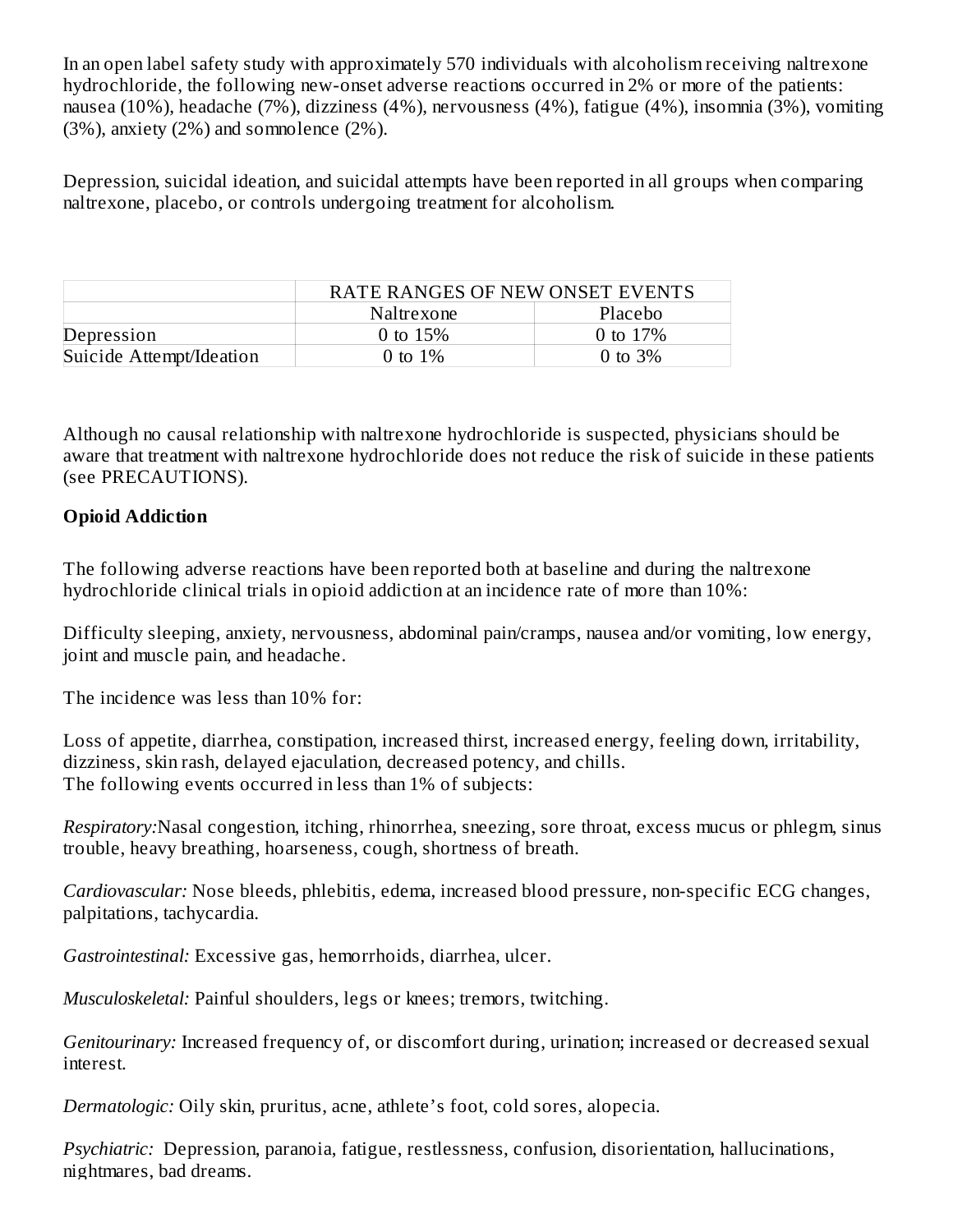*Special senses:* Eyes-blurred, burning, light sensitive, swollen, aching, strained; ears-"clogged", aching, tinnitus.

*General:* Increased appetite, weight loss, weight gain, yawning, somnolence, fever, dry mouth, head "pounding", inguinal pain, swollen glands, "side" pains, cold feet, "hot spells."

*Postmarketing Experience:* Data collected from postmarketing use of naltrexone hydrochloride show that most events usually occur early in the course of drug therapy and are transient. It is not always possible to distinguish these occurrences from those signs and symptoms that may result from a withdrawal syndrome. Events that have been reported include anorexia, asthenia, chest pain, fatigue, headache, hot flushes, malaise, changes in blood pressure, agitation, dizziness, hyperkinesia, nausea, vomiting, tremor, abdominal pain, diarrhea, palpitations, myalgia, anxiety, confusion, euphoria, hallucinations, insomnia, nervousness, somnolence, abnormal thinking, dyspnea, rash, increased sweating, vision abnormalities, and idiopathic thrombocytopenic purpura.

In some individuals the use of opioid antagonists has been associated with a change in baseline levels of some hypothalamic, pituitary, adrenal, or gonadal hormones. The clinical significance of such changes is not fully understood.

Adverse events, including withdrawal symptoms and death, have been reported with the use of naltrexone hydrochloride in ultra rapid opiate detoxification programs. The cause of death in these cases is not known (see WARNINGS).

#### *Laboratory Tests:*

In a placebo controlled study in which naltrexone hydrochloride was administered to obese subjects at a dose approximately five-fold that recommended for the blockade of opiate receptors (300 mg per day), 19% (5/26) of naltrexone hydrochloride recipients and 0% (0/24) of placebo-treated patients developed elevations of serum transaminases (i.e., peak ALT values ranging from 121 to 532; or 3 to 19 times their baseline values) after three to eight weeks of treatment. The patients involved were generally clinically asymptomatic, and the transaminase levels of all patients on whom follow-up was obtained returned to (or toward) baseline values in a matter of weeks.

Transaminase elevations were also observed in other placebo controlled studies in which exposure to naltrexone hydrochloride at doses above the amount recommended for the treatment of alcoholism or opioid blockade consistently produced more numerous and more significant elevations of serum transaminases than did placebo. Transaminase elevations occurred in 3 of 9 patients with Alzheimer's Disease who received naltrexone hydrochloride (at doses up to 300 mg/day) for 5 to 8 weeks in an open clinical trial.

### **DRUG ABUSE AND DEPENDENCE**

Naltrexone hydrochloride is a pure opioid antagonist. It does not lead to physical or psychological dependence. Tolerance to the opioid antagonist effect is not known to occur.

## **OVERDOSAGE**

There is limited clinical experience with naltrexone hydrochloride overdosage in humans. In one study, subjects who received 800 mg daily naltrexone hydrochloride for up to one week showed no evidence of toxicity.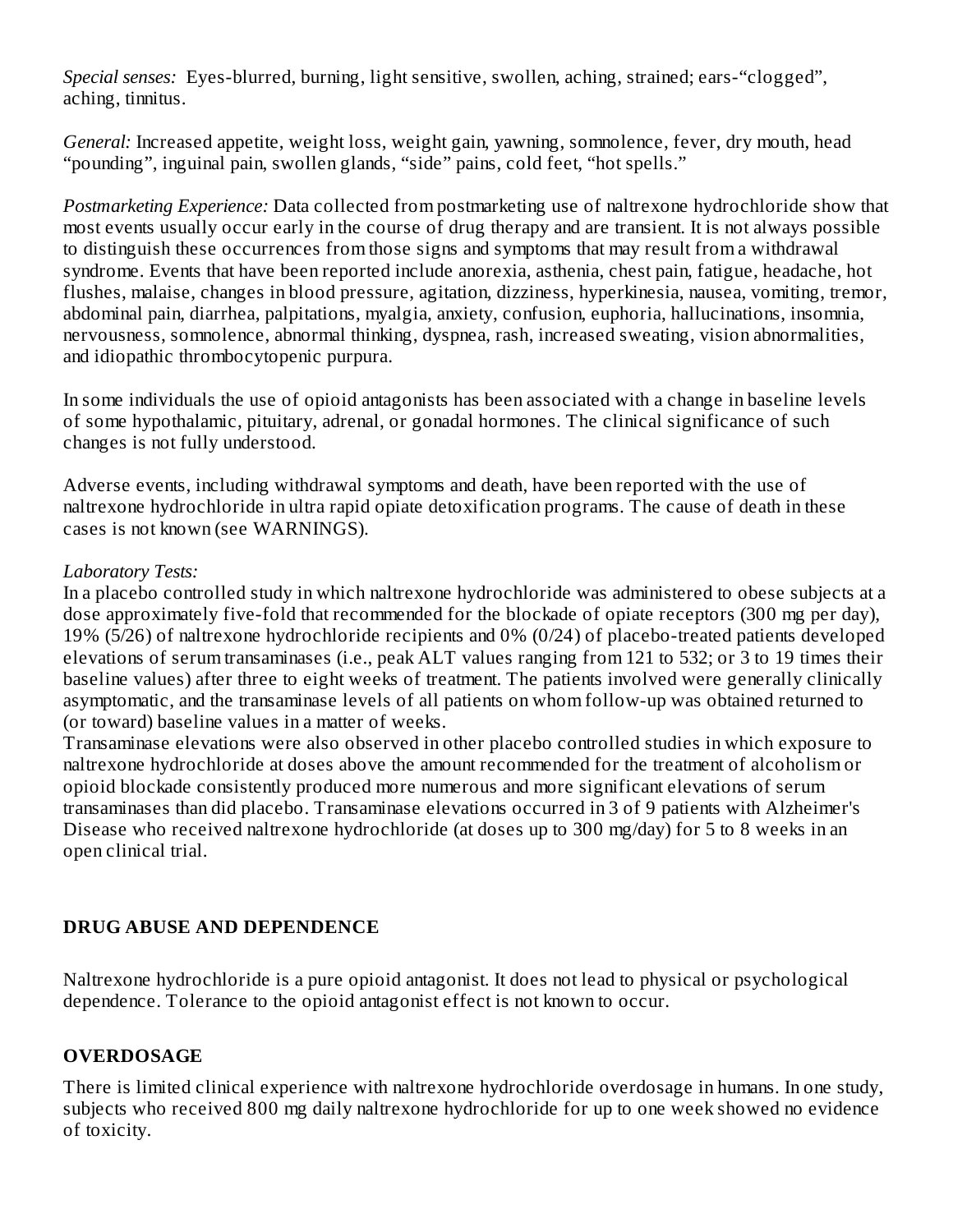In the mouse, rat and guinea pig, the oral LD50s were 1,100 to 1,550 mg/kg; 1,450 mg/kg; and 1,490 mg/kg; respectively. High doses of naltrexone hydrochloride (generally ≥1,000 mg/kg) produced salivation, depression/reduced activity, tremors, and convulsions. Mortalities in animals due to highdose naltrexone hydrochloride administration usually were due to clonic-tonic convulsions and/or respiratory failure.

### **Treatment of Overdosage**

In view of the lack of actual experience in the treatment of naltrexone hydrochloride overdose, patients should be treated symptomatically in a closely supervised environment. Physicians should contact a poison control center for the most up-to-date information.

## **DOSAGE AND ADMINISTRATION**

To reduce the risk of precipitated withdrawal in patients dependent on opioids, or exacerbation of a preexisting subclinical withdrawal syndrome, opioid-dependent patients, including those being treated for alcohol dependence, should be opioid-free (including tramadol) before starting naltrexone hydrochloride treatment. An opioid-free interval of a minimum of 7 to 10 days is recommended for patients previously dependent on short-acting opioids.

## **Switching from Buprenorphine, Buprenorphine/Naloxone, or Methadone**

There are no systematically collected data that specifically address the switch from buprenorphine or methadone to naltrexone hydrochloride; however, review of postmarketing case reports have indicated that some patients may experience severe manifestations of precipitated withdrawal when being switched from opioid agonist therapy to opioid antagonist therapy (see WARNINGS). Patients transitioning from buprenorphine or methadone may be vulnerable to precipitation of withdrawal symptoms for as long as 2 weeks. Healthcare providers should be prepared to manage withdrawal symptomatically with non-opioid medications.

## **Treatment of Alcoholism**

A dose of 50 mg once daily is recommended for most patients. The placebo-controlled studies that demonstrated the efficacy of naltrexone hydrochloride as an adjunctive treatment of alcoholism used a dose regimen of naltrexone hydrochloride 50 mg once daily for up to 12 weeks. Other dose regimens or durations of therapy were not evaluated in these trials.

Naltrexone hydrochloride should be considered as only one of many factors determining the success of treatment of alcoholism. Factors associated with a good outcome in the clinical trials with naltrexone hydrochloride were the type, intensity, and duration of treatment; appropriate management of comorbid conditions; use of community-based support groups; and good medication compliance. To achieve the best possible treatment outcome, appropriate compliance-enhancing techniques should be implemented for all components of the treatment program, especially medication compliance.

# **Treatment of Opioid Dependence**

Treatment should be initiated with an initial dose of 25 mg of naltrexone hydrochloride. If no withdrawal signs occur, the patient may be started on 50 mg a day thereafter.

A dose of 50 mg once a day will produce adequate clinical blockade of the actions of parenterally administered opioids. As with many non-agonist treatments for addiction, naltrexone hydrochloride is of proven value only when given as part of a comprehensive plan of management that includes some measure to ensure the patient takes the medication.

## **Naloxone Challenge Test**

Clinicians are reminded that there is no completely reliable method for determining whether a patient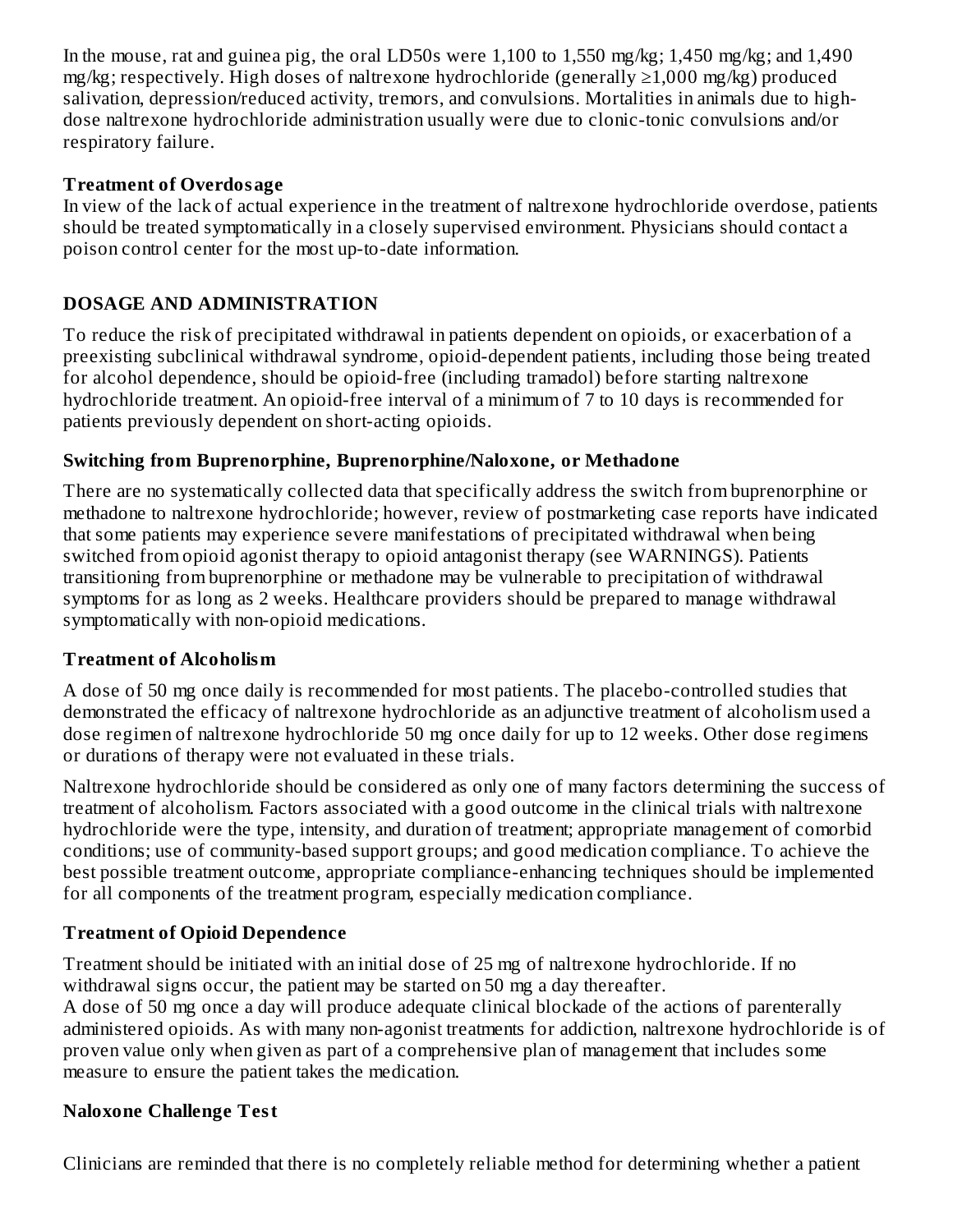has had an adequate opioid-free period. A naloxone challenge test may be helpful if there is any question of occult opioid dependence. If signs of opioid withdrawal are still observed following naloxone challenge, treatment with naltrexone hydrochlorideshould not be attempted. The naloxone challenge can be repeated in 24 hours. The naloxone challenge test should not be performed in a patient showing clinical signs or symptoms of opioid withdrawal, or in a patient whose urine contains opioids. The naloxone challenge test may be administered by either the intravenous or subcutaneous routes.

#### **Intravenous:**

Inject 0.2 mg naloxone.

Observe for 30 seconds for signs or symptoms of withdrawal.

If no evidence of withdrawal, inject 0.6 mg of naloxone.

Observe for an additional 20 minutes. Subcutaneous:

Administer 0.8 mg naloxone.

Observe for 20 minutes for signs or symptoms of withdrawal.

Note: Individual patients, especially those with opioid dependence, may respond to lower doses of naloxone. In some cases, 0.1 mg IV naloxone has produced a diagnostic response.

### **Interpretation of the Challenge**

Monitor vital signs and observe the patient for signs and symptoms of opioid withdrawal. These may include, but are not limited to: nausea, vomiting, dysphoria, yawning, sweating, tearing, rhinorrhea, stuffy nose, craving for opioids, poor appetite, abdominal cramps, sense of fear, skin erythema, disrupted sleep patterns, fidgeting, uneasiness, poor ability to focus, mental lapses, muscle aches or cramps, pupillary dilation, piloerection, fever, changes in blood pressure, pulse or temperature, anxiety, depression, irritability, backache, bone or joint pains, tremors, sensations of skin crawling or fasciculations. If signs or symptoms of withdrawal appear, the test is positive and no additional naloxone should be administered.

Warning: If the test is positive, do NOT initiate naltrexone hydrochloride therapy. Repeat the challenge in 24 hours. If the test is negative, naltrexone hydrochloride therapy may be started if no other contraindications are present. If there is any doubt about the result of the test, hold naltrexone hydrochloride and repeat the challenge in 24 hours.

## **Alternative Dosing Schedules**

A flexible approach to a dosing regimen may need to be employed in cases of supervised administration. Thus, patients may receive 50 mg of naltrexone hydrochloride every weekday with a 100 mg dose on Saturday, 100 mg every other day, or 150 mg every third day. The degree of blockade produced by naltrexone hydrochloride may be reduced by these extended dosing intervals.

There may be a higher risk of hepatocellular injury with single doses above 50 mg, and use of higher doses and extended dosing intervals should balance the possible risks against the probable benefits (see WARNINGS).

## **Patient Compliance**

Naltrexone hydrochloride should be considered as only one of many factors determining the success of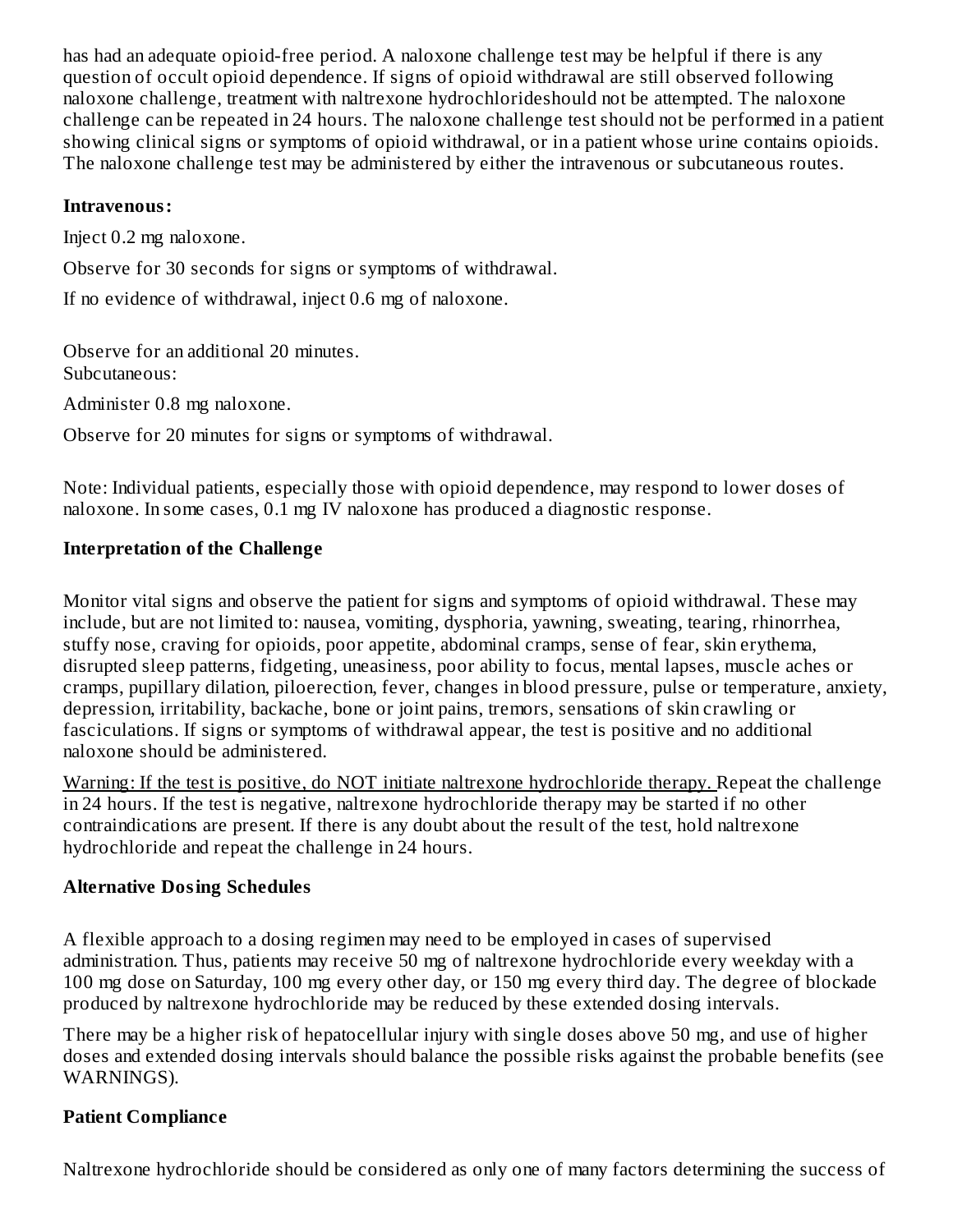treatment. To achieve the best possible treatment outcome, appropriate compliance-enhancing techniques should be implemented for all components of the treatment program, including medication compliance.

#### **HOW SUPPLIED**

Product: 50090-3929

NDC: 50090-3929-0 30 TABLET, FILM COATED in a BOTTLE

Distributed by: **Sun Pharmaceutical Industries, Inc.** Cranbury, NJ 08512

ISS. 10/2014 PGPI0104D

#### **Storage**

Store at 20° to 25°C (68° to 77°F); excursions permitted between 15° and 30°C (59° and 86°F) [see USP Controlled Room Temperature]. Dispense in a tight container.

### **NALTREXONE HYDROCHLORIDE**



| NALTREXONE HYDROCHLORIDE<br>naltrexone hydrochloride tablet, film coated |                         |                                                     |          |  |  |  |  |
|--------------------------------------------------------------------------|-------------------------|-----------------------------------------------------|----------|--|--|--|--|
|                                                                          |                         |                                                     |          |  |  |  |  |
| <b>Product Information</b>                                               |                         |                                                     |          |  |  |  |  |
| <b>Product Type</b>                                                      | HUMAN PRESCRIPTION DRUG | NDC:50090-3929(NDC:47335-326)<br>Item Code (Source) |          |  |  |  |  |
| <b>Route of Administration</b>                                           | ORAL                    |                                                     |          |  |  |  |  |
|                                                                          |                         |                                                     |          |  |  |  |  |
|                                                                          |                         |                                                     |          |  |  |  |  |
| <b>Active Ingredient/Active Moiety</b>                                   |                         |                                                     |          |  |  |  |  |
| <b>Ingredient Name</b>                                                   |                         | <b>Basis of Strength</b>                            | Strength |  |  |  |  |
| 'UL ODIDE (UNIL 7027EVAIOCE) (NAI TREVONE                                |                         | MAI TDEVONE                                         |          |  |  |  |  |